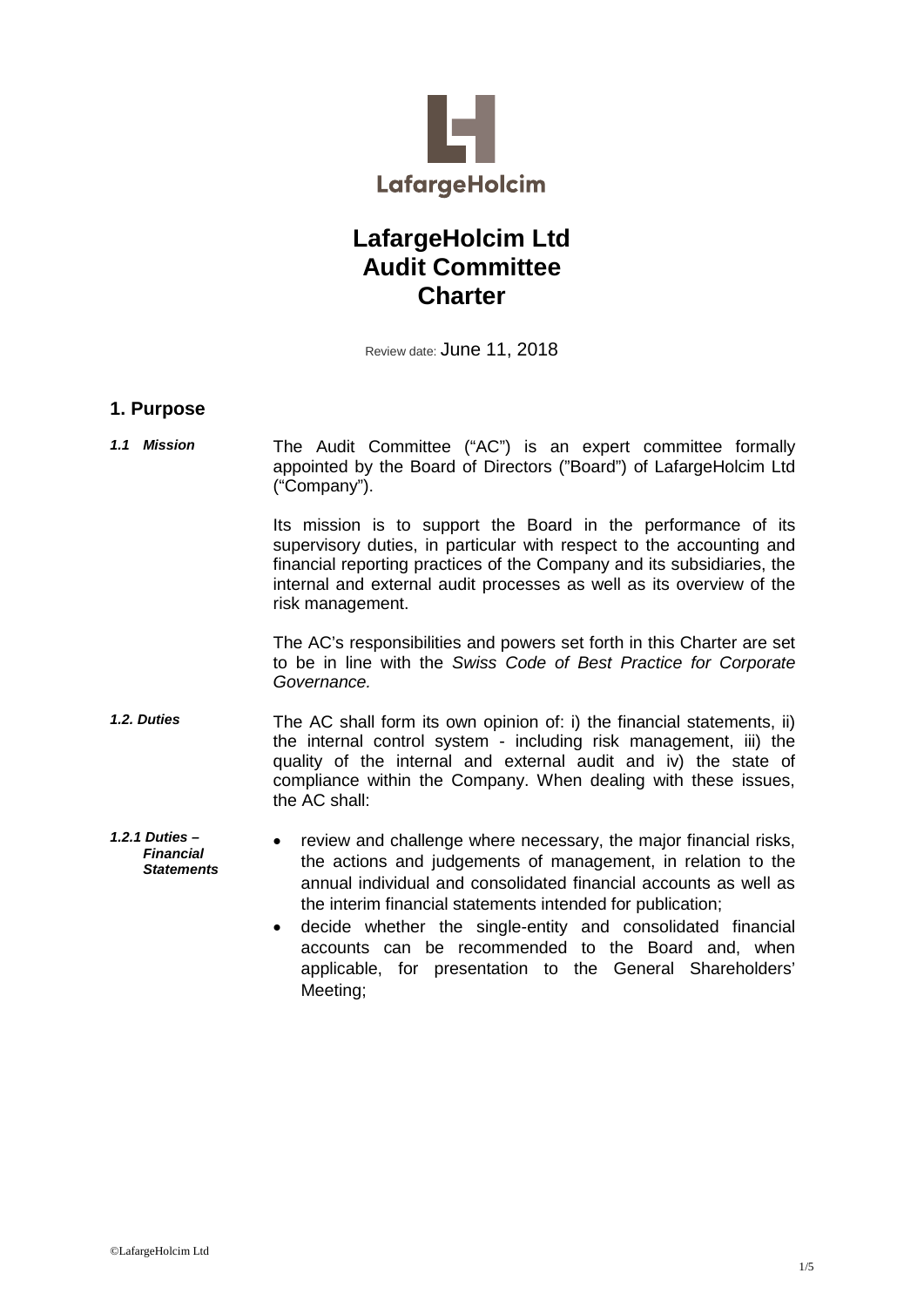*1.2.2 Duties - Internal Control & Risk Management*

- review management's and the internal auditor's reports on the effectiveness of the systems for internal control;
- review management's and the internal auditors' reports on the performance of an annual risk assessment;
- review management's reports on the Company's compliance and risk management processes;
- review the internal audit department's annual audit plan and ensure that the internal audit function is adequately resourced and has appropriate standing within the Company;
- receive a report on the scope, progress and results of the internal auditors' work on a periodic basis;
- receive reports on the status of significant findings and recommendations highlighted by internal auditors, and management's responses;
- *1.2.3 Duties - External*  • oversee the Company's relations with the external auditor;
	- supervising the procedure for the selection, renewal (by invitation to tender) or removal of the external auditor(s) and notifying the Board of its recommendation in this respect;
	- approve the terms of engagement and the remuneration to be paid to the external auditor in respect of audit services provided;
	- examine the compatibility of the auditing responsibilities with any consulting mandates;
	- discuss with the external auditor, before the audit commences, the nature and scope of the audit;
	- review with the external auditors the findings of their work, including any major issues that arose during the course of the audit; key accounting and audit judgements; levels of errors identified during the audit, obtaining explanations from management and, where necessary, the external auditors, as to why certain errors might remain unadjusted;
	- review significant issues raised in the audit representation letters before consideration by the Board, giving particular consideration to matters that relate to non-standard issues;
	- ensure that no prohibited duty unrelated to the audit is entrusted to the external auditor(s) of the Company and reporting to the Board on the measures the AC has taken, including submission on the Board for ratification as appropriate;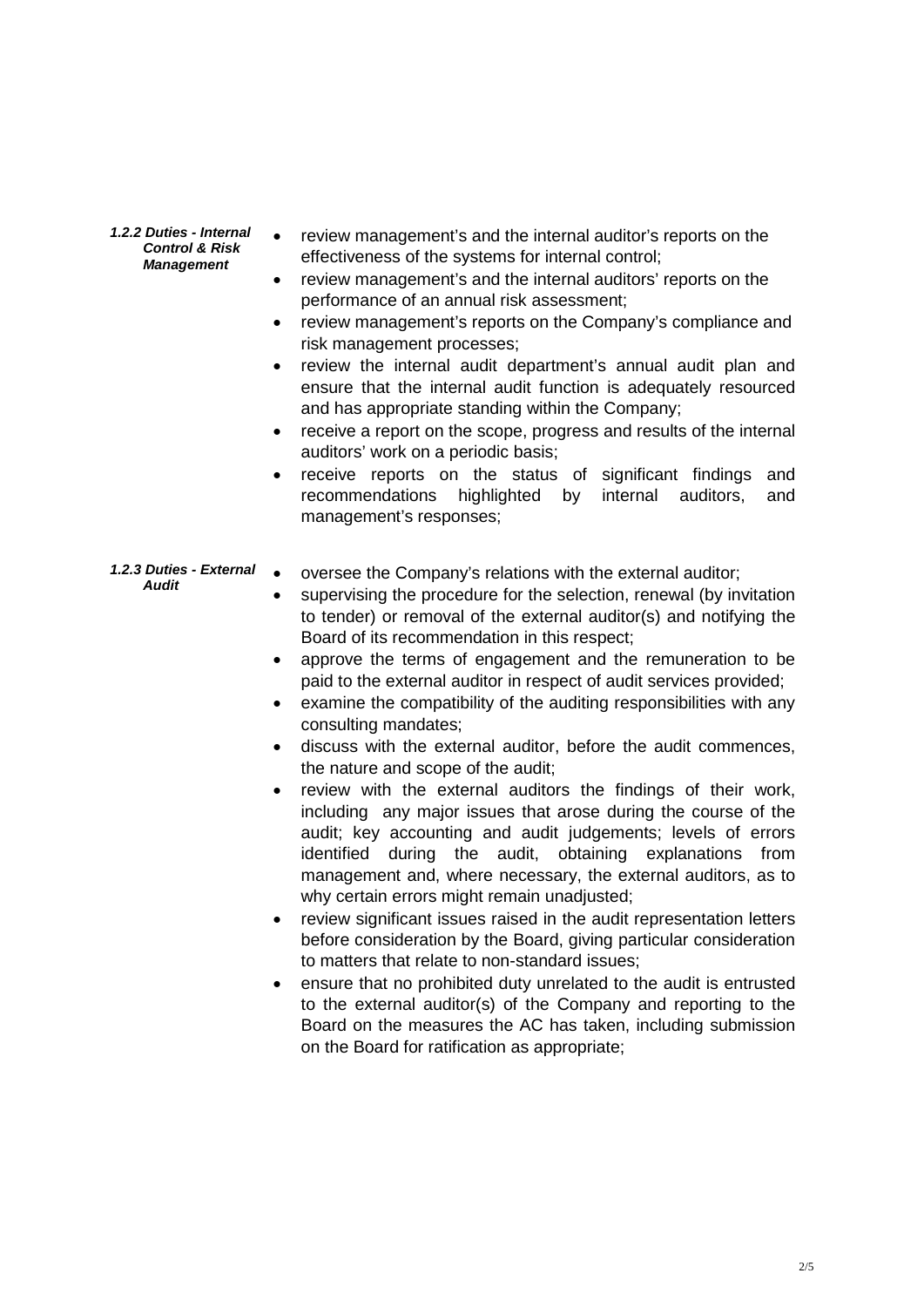#### *1.2.4 Duties - Other* review and reassess the adequacy of this Charter and submit proposed changes to the Board of Directors for approval;

- conduct an annual self-evaluation of the AC's own performance.
- review of the global CAPEX programme including its most material projects and the significant M&A proposed transactions before they are submitted to the Board;
- upon request from the Board, the AC will review the accounting treatment of major transactions at Group level, together with the business case and accounts prepared for such specific transactions (asset purchases, mergers, divestments...).

### **2. Powers**

- *2.1 Authorisation* The AC has complete and unrestricted access to the Company's management, books and records and may obtain any information it requires from the appropriate services.
- *2.2 Professional*  The AC may appoint independent legal, accounting or other counsel, at the Company's expense, if it thinks it appropriate.
- *2.3 Legal & Compliance* The Head Legal & Compliance and Group General Counsel reports directly to the CEO and has a functional reporting line to the Chairman of the AC.
- *2.4 Group Internal Audit*  The Head Group Internal Audit reports directly to the CFO, has a functional reporting line to the Chairman of the AC and is mandated on the basis of the Group's internal audit charter which describes the mission, authority, accountability, reporting, responsibility and scope of work of Group's Internal Audit's activities.

## **3. Composition**

- *3.1 Requirements* The AC shall be composed of at least four members of the Board as follows:
	- all members shall be non-executive and independent based on Appendix 1 of the Swiss Code of Best Practice for Corporate Governance, and;
	- the majority of the members of the AC, including the Chairman of the AC, should be experienced in financial and accounting matters. At least one member of the AC shall be a financial expert (e.g. current or former CEO, CFO or financial auditor).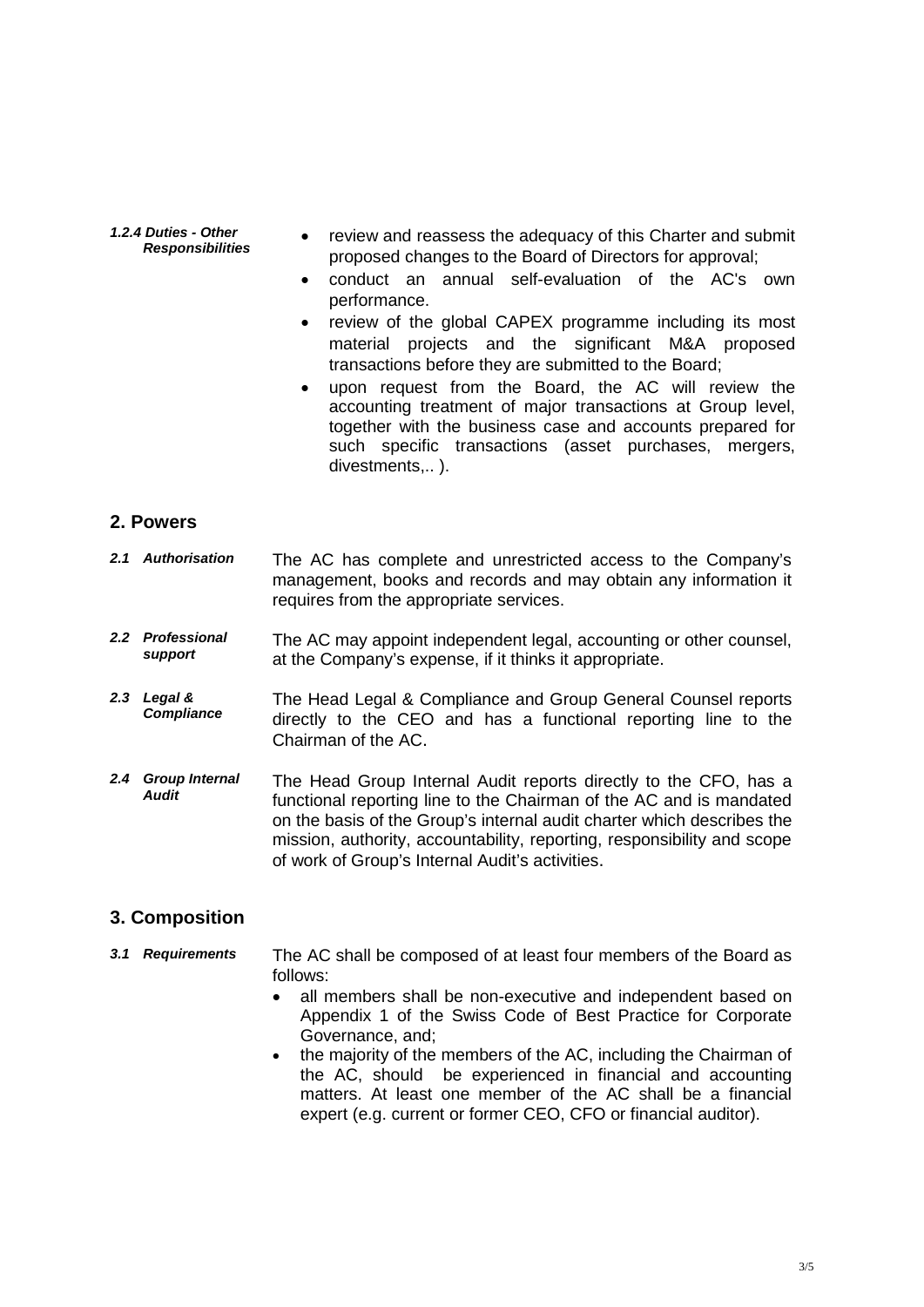*3.2 Appointment* The Chairman and the further members of the AC are appointed by the Board and shall remain in office until resignation, or the due appointment and introduction of their successors.

#### **4. Meetings**

*4.1 General* The AC shall hold an ordinary meeting four times a year, or at the request of any of its members.

> The Chairman of the AC shall prepare an agenda in advance of each meeting. At least three members of the AC must be present to have a quorum.

> The CFO shall participate at the meetings as well Head of Group Internal Audit and the external auditors. The Chairman of the Board and the CEO may decide to participate at the meeting ex officio or be invited to do so by the Chairman of the AC. At the discretion of the Chairman of the AC, the Head Legal & Compliance and Group General Counsel, the Head of Group Compliance, the Head of Group Risk Management, the Head of Group Internal Control, the members of the Executive Committee and other functions or third parties may be invited to attend all or part of the meetings.

> At least once a year, the AC shall meet with the internal or external auditors without the presence of members of management.

*4.2 Minutes* The minutes are generally taken by the Secretary of the Board or any person designated as so by the Chairman of the AC.

> The minutes shall be submitted, prior to the next meeting, to the members of the AC for review and approval at their next meeting.

> The AC shall report to the Board and shall submit the AC minutes to the members of the Board for their information and as a basis for the adoption of relevant resolutions.

*4.3 Compensation* The Board shall determine the compensation of the Chairman and the members of the AC.

#### **5. Standard Agenda Items and timing through the year**

The Standard Agenda Items to be dealt with by the AC and the timing through the year for the AC dealing with these Standard Agenda Items are set out in Attachment 1 to this AC Charter.